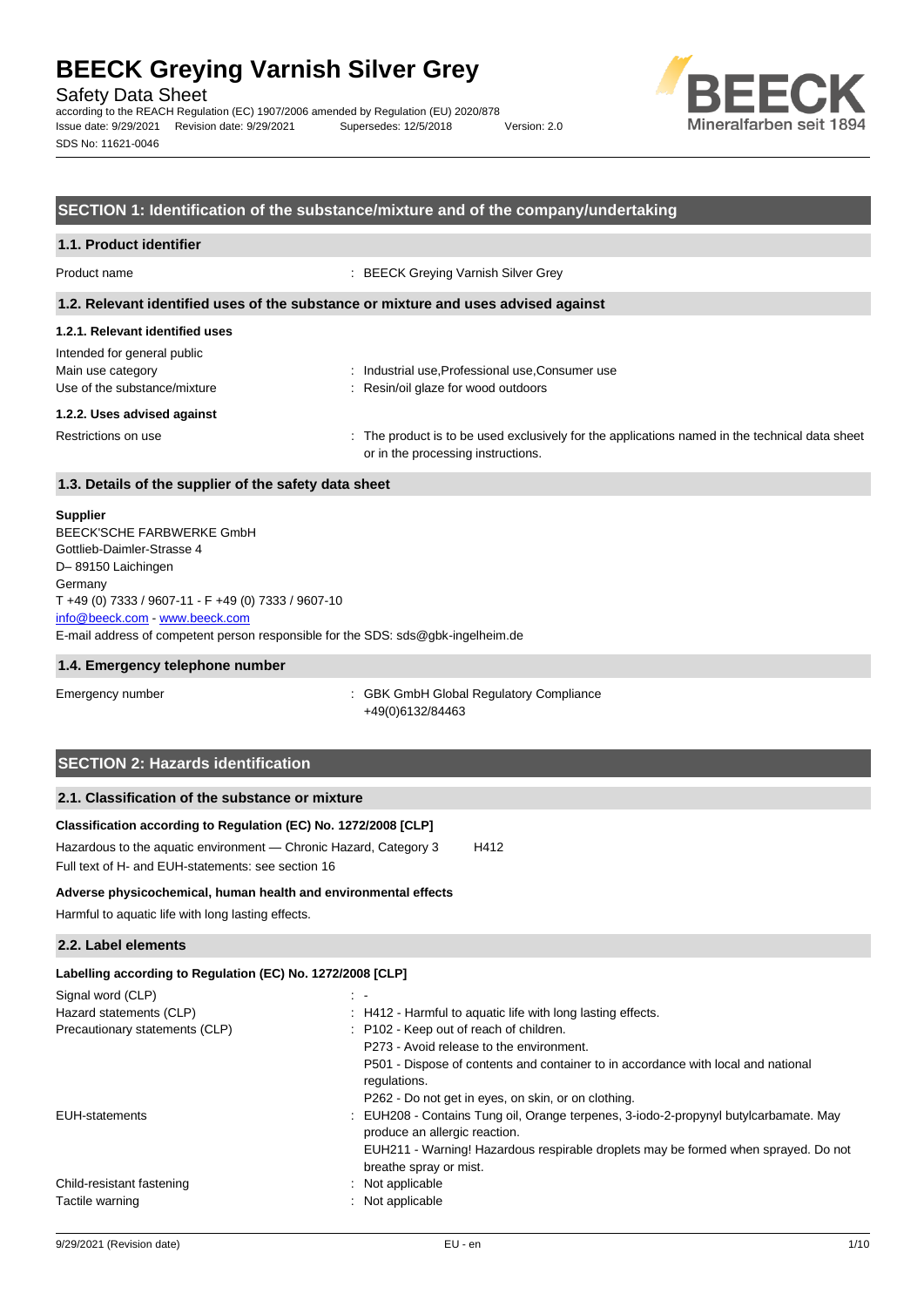Safety Data Sheet

according to the REACH Regulation (EC) 1907/2006 amended by Regulation (EU) 2020/878 SDS No: 11621-0046

### **2.3. Other hazards**

No additional information available

# **SECTION 3: Composition/information on ingredients**

## **3.1. Substances**

Not applicable

# **3.2. Mixtures**

| <b>Name</b>                                                                                                                          | <b>Product identifier</b>                                                                                | $\%$             | <b>Classification according to</b><br><b>Regulation (EC) No. 1272/2008</b><br>[CLP]                                                                                                                                                                |
|--------------------------------------------------------------------------------------------------------------------------------------|----------------------------------------------------------------------------------------------------------|------------------|----------------------------------------------------------------------------------------------------------------------------------------------------------------------------------------------------------------------------------------------------|
| Hydrocarbons, C11-C13, iso-alkanes, <2% aromatics                                                                                    | CAS-No.: 246538-78-3<br>EC-No.: 920-901-0                                                                | $\geq 10 - < 30$ | Asp. Tox. 1, H304                                                                                                                                                                                                                                  |
| Hydrocarbons, C11-C14, isoalkanes, cyclics, <2%<br>aromatics                                                                         | EC-No.: 927-285-2                                                                                        | $\geq 10 - < 30$ | Asp. Tox. 1, H304<br><b>EUH066</b>                                                                                                                                                                                                                 |
| Hydrocarbons, C10-C13, n-alkanes, isoalkanes,<br>cyclics, $<$ 2% aromatics<br>Substance with a Community workplace exposure<br>limit | CAS-No.: 64742-48-9<br>EC-No.: 918-481-9<br>REACH-no: 01-2119457273-<br>39                               | $\ge 0.5 - < 3$  | Asp. Tox. 1, H304                                                                                                                                                                                                                                  |
| Titanium dioxide<br>(Note 10)                                                                                                        | CAS-No.: 13463-67-7<br>EC-No.: 236-675-5<br>EC Index-No.: 022-006-00-2<br>REACH-no: 01-2119489379-<br>17 | $\geq 1 - < 3$   | Carc. 2, H351                                                                                                                                                                                                                                      |
| Tung oil                                                                                                                             | CAS-No.: 8001-20-5<br>EC-No.: 232-272-3                                                                  | $\ge 0.3 - < 1$  | Skin Sens. 1, H317                                                                                                                                                                                                                                 |
| Orange terpenes                                                                                                                      | CAS-No.: 8028-48-6<br>EC-No.: 232-433-8<br>REACH-no: 01-2119493353-<br>35                                | $\ge 0.5 - < 1$  | Flam. Liq. 3, H226<br>Skin Irrit. 2, H315<br>Skin Sens. 1, H317<br>Asp. Tox. 1, H304<br>Aquatic Chronic 2, H411                                                                                                                                    |
| 3-iodo-2-propynyl butylcarbamate                                                                                                     | CAS-No.: 55406-53-6                                                                                      | $\geq 0.3$       | Acute Tox. 4 (Oral), H302 (ATE=500<br>mg/kg bodyweight)<br>Acute Tox. 3 (Inhalation:dust, mist), H331<br>(ATE=0.5 mg/l/4h)<br>Eye Dam. 1, H318<br>Skin Sens. 1, H317<br><b>STOT RE 1, H372</b><br>Aquatic Acute 1, H400<br>Aquatic Chronic 1, H410 |

Note 10 : The classification as a carcinogen by inhalation applies only to mixtures in powder form containing 1 % or more of titanium dioxide which is in the form of or incorporated in particles with aerodynamic diameter  $\leq 10$  µm.

Full text of H- and EUH-statements: see section 16

# **SECTION 4: First aid measures**

# **4.1. Description of first aid measures**

| First-aid measures after inhalation   | : Remove person to fresh air and keep comfortable for breathing. |
|---------------------------------------|------------------------------------------------------------------|
| First-aid measures after skin contact | : Wash skin with plenty of water.                                |
| First-aid measures after eye contact  | : Rinse eyes with water as a precaution.                         |
| First-aid measures after ingestion    | : Call a poison center or a doctor if you feel unwell.           |

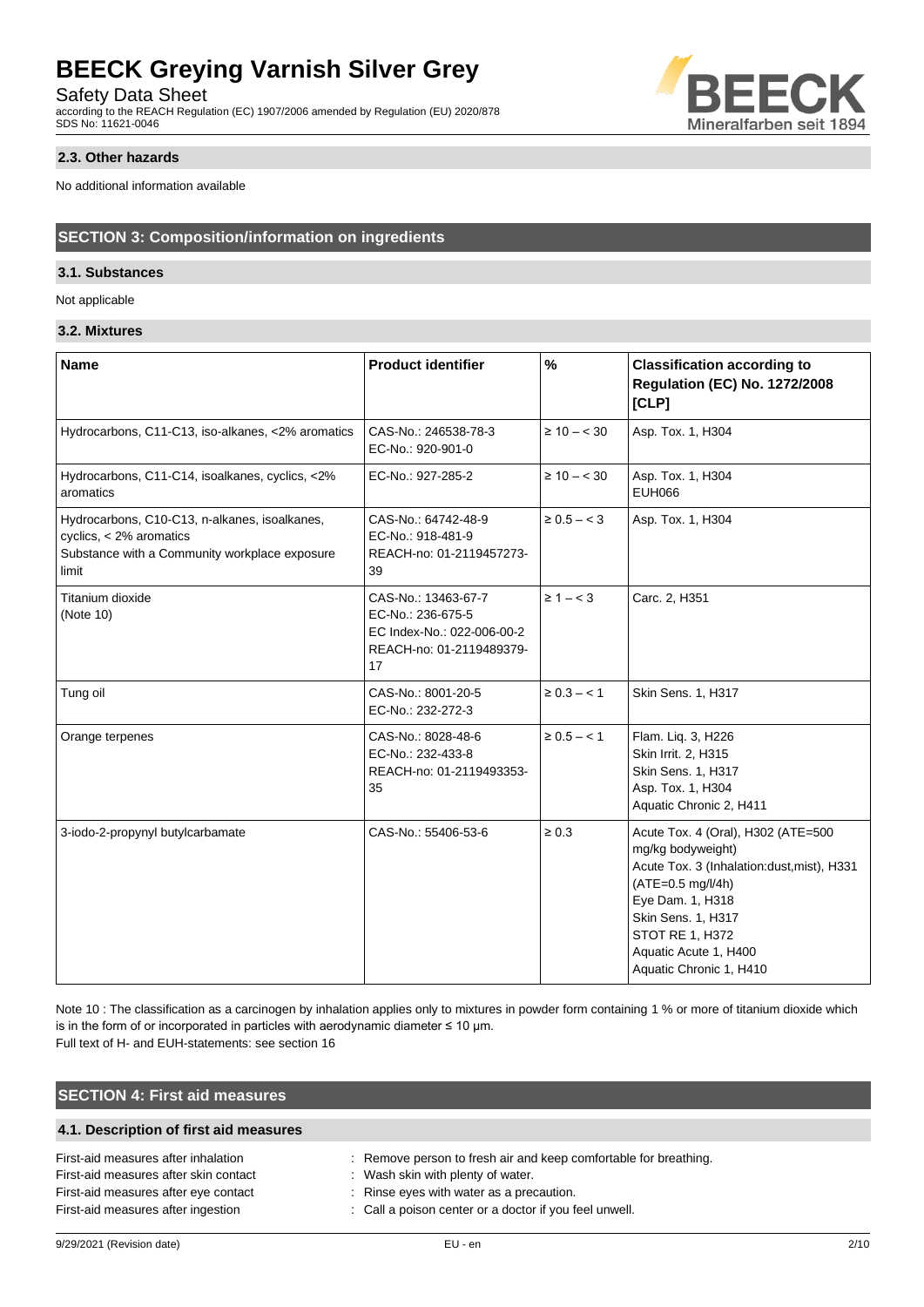Safety Data Sheet

according to the REACH Regulation (EC) 1907/2006 amended by Regulation (EU) 2020/878 SDS No: 11621-0046



# **4.2. Most important symptoms and effects, both acute and delayed**

No additional information available

#### **4.3. Indication of any immediate medical attention and special treatment needed**

Treat symptomatically.

| <b>SECTION 5: Firefighting measures</b>                    |                                                                                                                                             |  |  |
|------------------------------------------------------------|---------------------------------------------------------------------------------------------------------------------------------------------|--|--|
| 5.1. Extinguishing media                                   |                                                                                                                                             |  |  |
| Suitable extinguishing media                               | : Water spray. Dry powder. Foam. Carbon dioxide.                                                                                            |  |  |
| 5.2. Special hazards arising from the substance or mixture |                                                                                                                                             |  |  |
| Hazardous decomposition products in case of fire           | : Toxic fumes may be released.                                                                                                              |  |  |
| 5.3. Advice for firefighters                               |                                                                                                                                             |  |  |
| Protection during firefighting                             | : Do not attempt to take action without suitable protective equipment. Self-contained<br>breathing apparatus. Complete protective clothing. |  |  |

| <b>SECTION 6: Accidental release measures</b>                            |                                                                                                                                                                |  |  |
|--------------------------------------------------------------------------|----------------------------------------------------------------------------------------------------------------------------------------------------------------|--|--|
| 6.1. Personal precautions, protective equipment and emergency procedures |                                                                                                                                                                |  |  |
| 6.1.1. For non-emergency personnel                                       |                                                                                                                                                                |  |  |
| Emergency procedures                                                     | : Ventilate spillage area.                                                                                                                                     |  |  |
| 6.1.2. For emergency responders                                          |                                                                                                                                                                |  |  |
| Protective equipment                                                     | : Do not attempt to take action without suitable protective equipment. For further information<br>refer to section 8: "Exposure controls/personal protection". |  |  |
| 6.2. Environmental precautions                                           |                                                                                                                                                                |  |  |
| Avoid release to the environment.                                        |                                                                                                                                                                |  |  |
| 6.3. Methods and material for containment and cleaning up                |                                                                                                                                                                |  |  |
| Methods for cleaning up<br>Other information                             | : Take up liquid spill into absorbent material.<br>: Dispose of materials or solid residues at an authorized site.                                             |  |  |
| 6.4. Reference to other sections                                         |                                                                                                                                                                |  |  |

For further information refer to section 13.

| <b>SECTION 7: Handling and storage</b>                            |                                                                                                                                                                                          |  |
|-------------------------------------------------------------------|------------------------------------------------------------------------------------------------------------------------------------------------------------------------------------------|--|
| 7.1. Precautions for safe handling                                |                                                                                                                                                                                          |  |
| Precautions for safe handling<br>Hygiene measures                 | Ensure good ventilation of the work station. Wear personal protective equipment.<br>Do not eat, drink or smoke when using this product. Always wash hands after handling the<br>product. |  |
| 7.2. Conditions for safe storage, including any incompatibilities |                                                                                                                                                                                          |  |
| Storage conditions<br>Storage temperature                         | : Store in a well-ventilated place. Keep cool.<br>: $5-25$ °C                                                                                                                            |  |
| 7.3. Specific end use(s)                                          |                                                                                                                                                                                          |  |
| See Section 1.                                                    |                                                                                                                                                                                          |  |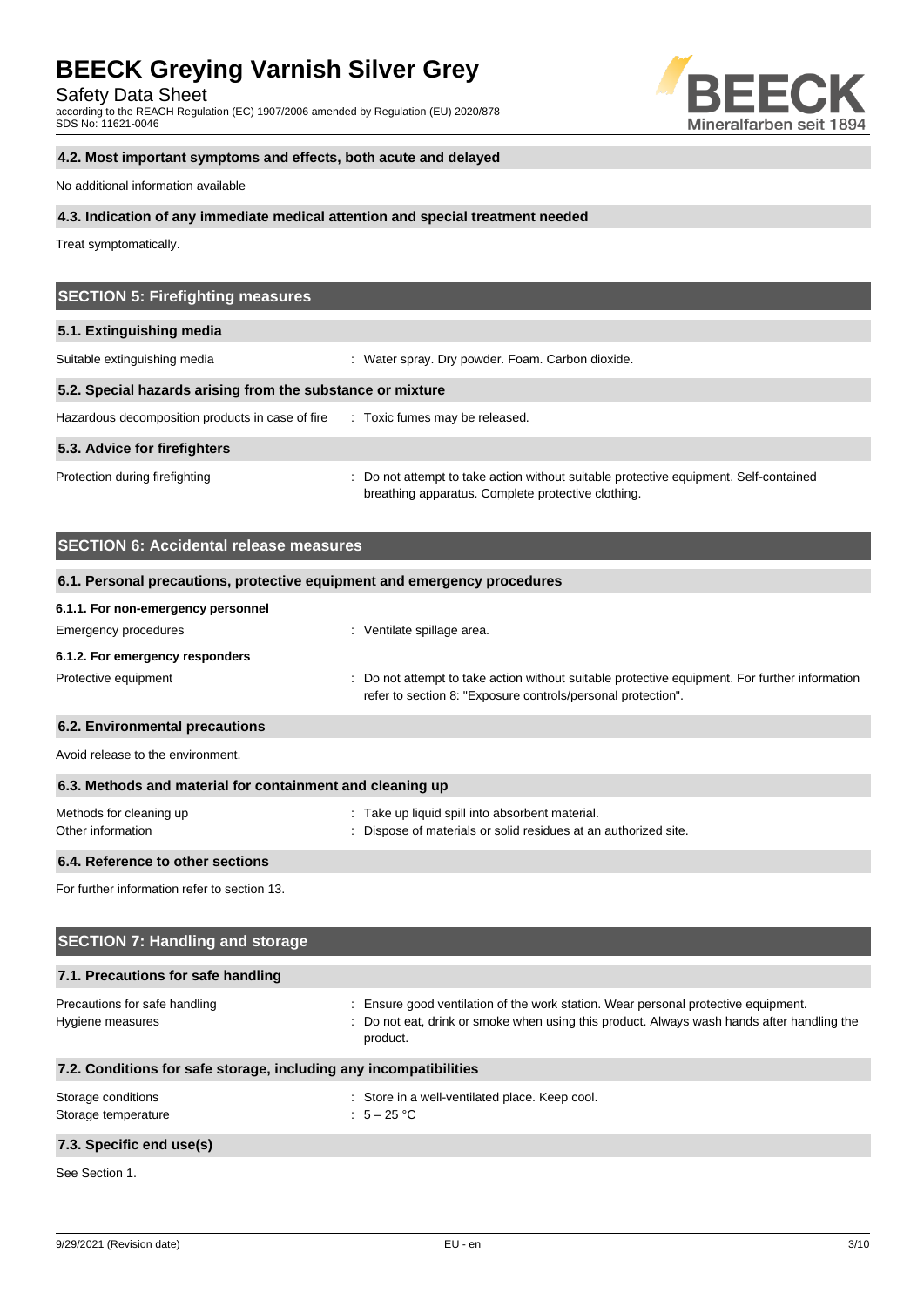Safety Data Sheet

according to the REACH Regulation (EC) 1907/2006 amended by Regulation (EU) 2020/878 SDS No: 11621-0046



# **SECTION 8: Exposure controls/personal protection**

### **8.1. Control parameters**

### **8.1.1 National occupational exposure and biological limit values**

#### **Hydrocarbons, C10-C13, n-alkanes, isoalkanes, cyclics, < 2% aromatics (64742-48-9)**

| <b>EU - Indicative Occupational Exposure Limit (IOEL)</b> |                               |  |
|-----------------------------------------------------------|-------------------------------|--|
| Local name                                                | White spirit Type 3           |  |
| <b>IOEL TWA</b>                                           | 116 mg/m $3$                  |  |
| <b>IOEL STEL</b>                                          | $290$ mg/m <sup>3</sup>       |  |
| IOEL STEL [ppm]                                           | 50 ppm                        |  |
| Remark                                                    | Skin. (Year of adoption 2007) |  |
| Regulatory reference                                      | <b>SCOEL Recommendations</b>  |  |

#### **8.1.2. Recommended monitoring procedures**

No additional information available

#### **8.1.3. Air contaminants formed**

No additional information available

#### **8.1.4. DNEL and PNEC**

No additional information available

#### **8.1.5. Control banding**

No additional information available

#### **8.2. Exposure controls**

#### **8.2.1. Appropriate engineering controls**

#### **Appropriate engineering controls:**

Ensure good ventilation of the work station.

#### **8.2.2. Personal protection equipment**

#### **Personal protective equipment symbol(s):**



#### **8.2.2.1. Eye and face protection**

**Eye protection:** Safety glasses

**8.2.2.2. Skin protection**

**Skin and body protection:** Wear suitable protective clothing

**Hand protection:** Protective gloves

#### **8.2.2.3. Respiratory protection**

#### **Respiratory protection:**

In case of insufficient ventilation, wear suitable respiratory equipment

#### **8.2.2.4. Thermal hazards**

No additional information available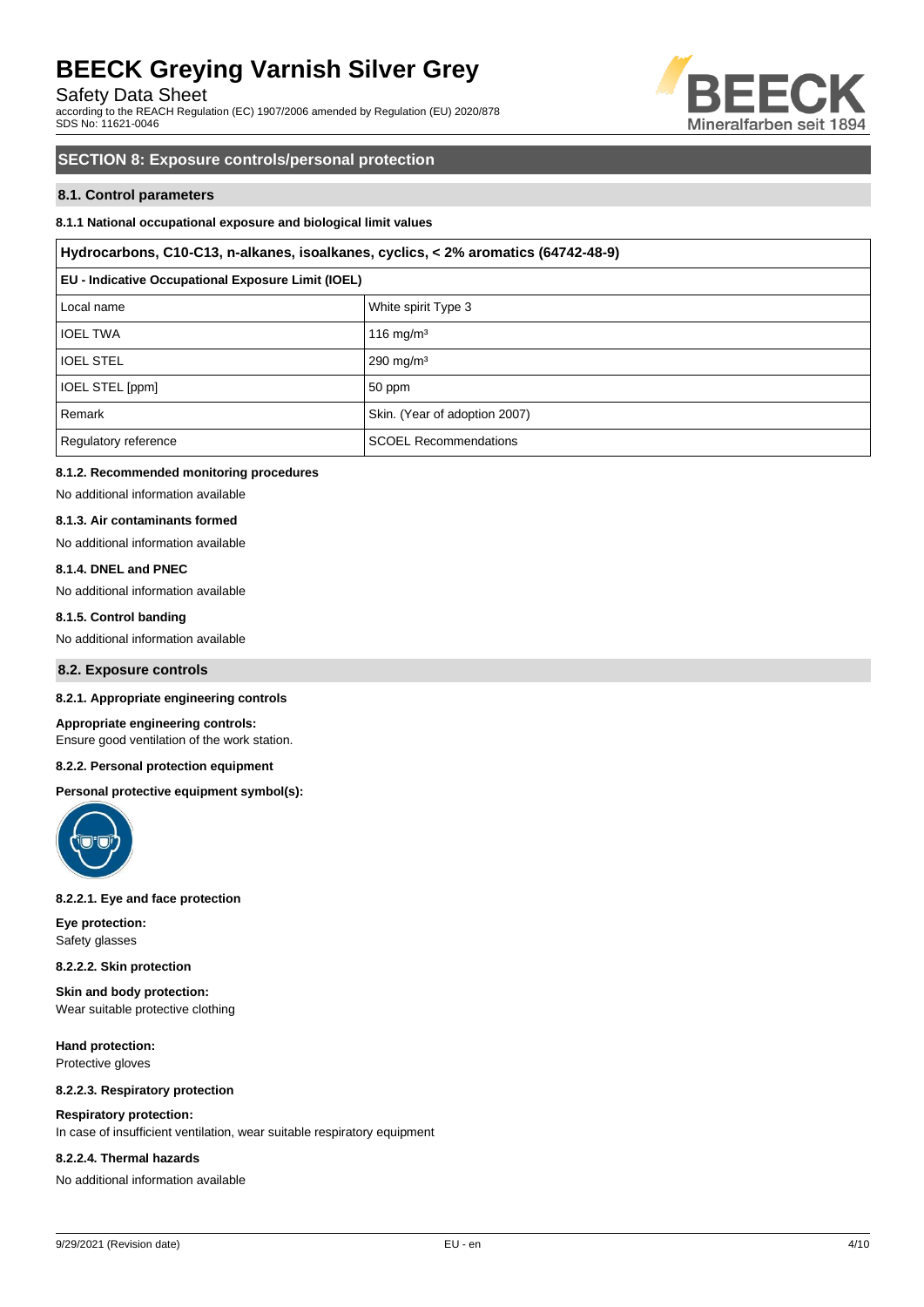Safety Data Sheet

according to the REACH Regulation (EC) 1907/2006 amended by Regulation (EU) 2020/878 SDS No: 11621-0046



### **8.2.3. Environmental exposure controls**

#### **Environmental exposure controls:**

Avoid release to the environment.

# **SECTION 9: Physical and chemical properties**

## **9.1. Information on basic physical and chemical properties**

| Physical state                                  | Liquid                      |
|-------------------------------------------------|-----------------------------|
| Colour                                          | Transparent. Grey.          |
| Odour                                           | Mild.                       |
| Odour threshold                                 | Not available               |
| Melting point                                   | Not available               |
| Freezing point                                  | Not available               |
| Boiling point                                   | Not available               |
| Flammability                                    | Not applicable              |
| <b>Explosive limits</b>                         | Not available               |
| Lower explosive limit (LEL)                     | Not available               |
| Upper explosive limit (UEL)                     | Not available               |
| Flash point                                     | : 61 $^{\circ}$ C           |
| Auto-ignition temperature                       | Not available               |
| Decomposition temperature                       | Not available               |
| pH                                              | Not specifically applicable |
| Viscosity, kinematic                            | Not available               |
| Solubility                                      | Not available               |
| Partition coefficient n-octanol/water (Log Kow) | Not available               |
| Vapour pressure                                 | Not available               |
| Vapour pressure at 50 °C                        | Not available               |
| Density                                         | $0.94$ g/cm <sup>3</sup>    |
| Relative density                                | Not available               |
| Relative vapour density at 20 °C                | Not available               |
| Particle size                                   | Not applicable              |
| Particle size distribution                      | Not applicable              |
| Particle shape                                  | Not applicable              |
| Particle aspect ratio                           | Not applicable              |
| Particle aggregation state                      | Not applicable              |
| Particle agglomeration state                    | Not applicable              |
| Particle specific surface area                  | Not applicable              |
| Particle dustiness                              | Not applicable              |
|                                                 |                             |

#### **9.2. Other information**

#### **9.2.1. Information with regard to physical hazard classes**

No additional information available

#### **9.2.2. Other safety characteristics**

VOC content : ≤ 400 g/l

# **SECTION 10: Stability and reactivity**

#### **10.1. Reactivity**

The product is non-reactive under normal conditions of use, storage and transport.

### **10.2. Chemical stability**

Stable under normal conditions.

#### **10.3. Possibility of hazardous reactions**

No dangerous reactions known under normal conditions of use.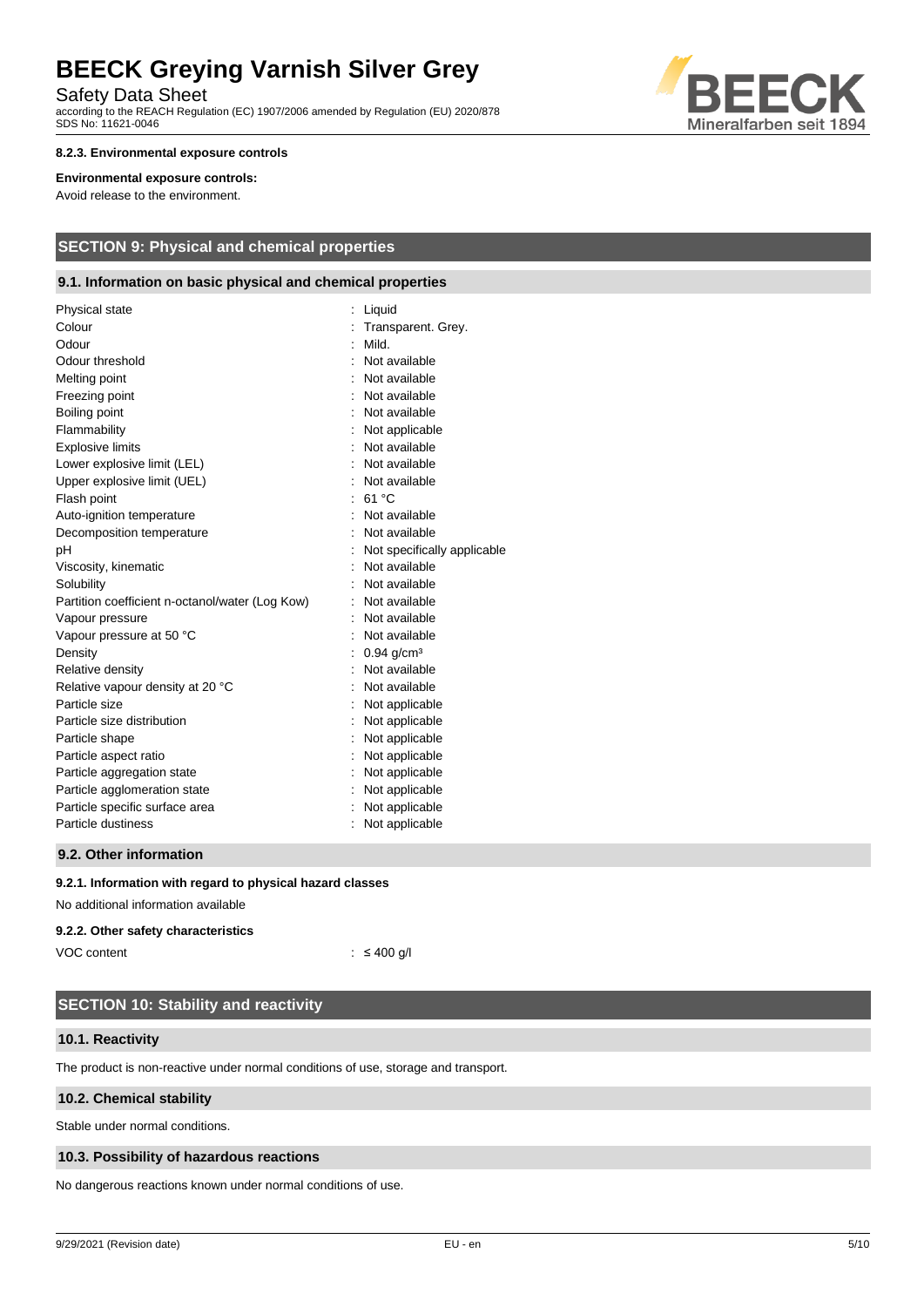Safety Data Sheet

according to the REACH Regulation (EC) 1907/2006 amended by Regulation (EU) 2020/878 SDS No: 11621-0046



## **10.4. Conditions to avoid**

None under recommended storage and handling conditions (see section 7).

#### **10.5. Incompatible materials**

No additional information available

#### **10.6. Hazardous decomposition products**

Under normal conditions of storage and use, hazardous decomposition products should not be produced.

# **SECTION 11: Toxicological information**

| 11.1. Information on hazard classes as defined in Regulation (EC) No 1272/2008     |                                                                 |  |
|------------------------------------------------------------------------------------|-----------------------------------------------------------------|--|
| Acute toxicity (oral)<br>Acute toxicity (dermal)<br>Acute toxicity (inhalation)    | : Not classified<br>Not classified<br>Not classified            |  |
| Hydrocarbons, C10-C13, n-alkanes, isoalkanes, cyclics, < 2% aromatics (64742-48-9) |                                                                 |  |
| LD50 oral rat                                                                      | > 5000 mg/kg                                                    |  |
| LD50 dermal rabbit                                                                 | > 5000 mg/kg                                                    |  |
| LC50 Inhalation - Rat                                                              | $> 4.951$ g/m <sup>3</sup>                                      |  |
| 3-iodo-2-propynyl butylcarbamate (55406-53-6)                                      |                                                                 |  |
| ATE CLP (oral)                                                                     | 500 mg/kg bodyweight                                            |  |
| ATE CLP (dust, mist)                                                               | 0.5 mg/l/4h                                                     |  |
| Skin corrosion/irritation                                                          | Not classified<br>pH: Not specifically applicable               |  |
| Serious eye damage/irritation                                                      | : Not classified<br>pH: Not specifically applicable             |  |
| Respiratory or skin sensitisation                                                  | Not classified                                                  |  |
| Germ cell mutagenicity                                                             | Not classified                                                  |  |
| Carcinogenicity                                                                    | Not classified.                                                 |  |
| Titanium dioxide (13463-67-7)                                                      |                                                                 |  |
| IARC group                                                                         | 2B - Possibly carcinogenic to humans                            |  |
| Reproductive toxicity                                                              | Not classified                                                  |  |
| STOT-single exposure                                                               | Not classified                                                  |  |
| STOT-repeated exposure                                                             | Not classified                                                  |  |
| 3-iodo-2-propynyl butylcarbamate (55406-53-6)                                      |                                                                 |  |
| STOT-repeated exposure                                                             | Causes damage to organs through prolonged or repeated exposure. |  |
| Aspiration hazard                                                                  | Not classified                                                  |  |

## **11.2. Information on other hazards**

No additional information available

## **SECTION 12: Ecological information 12.1. Toxicity** Ecology - general **Ecology** - general  $\cdot$  **Example 2** : Harmful to aquatic life with long lasting effects. Hazardous to the aquatic environment, short-term (acute) : Not classified Hazardous to the aquatic environment, long-term (chronic) : Harmful to aquatic life with long lasting effects.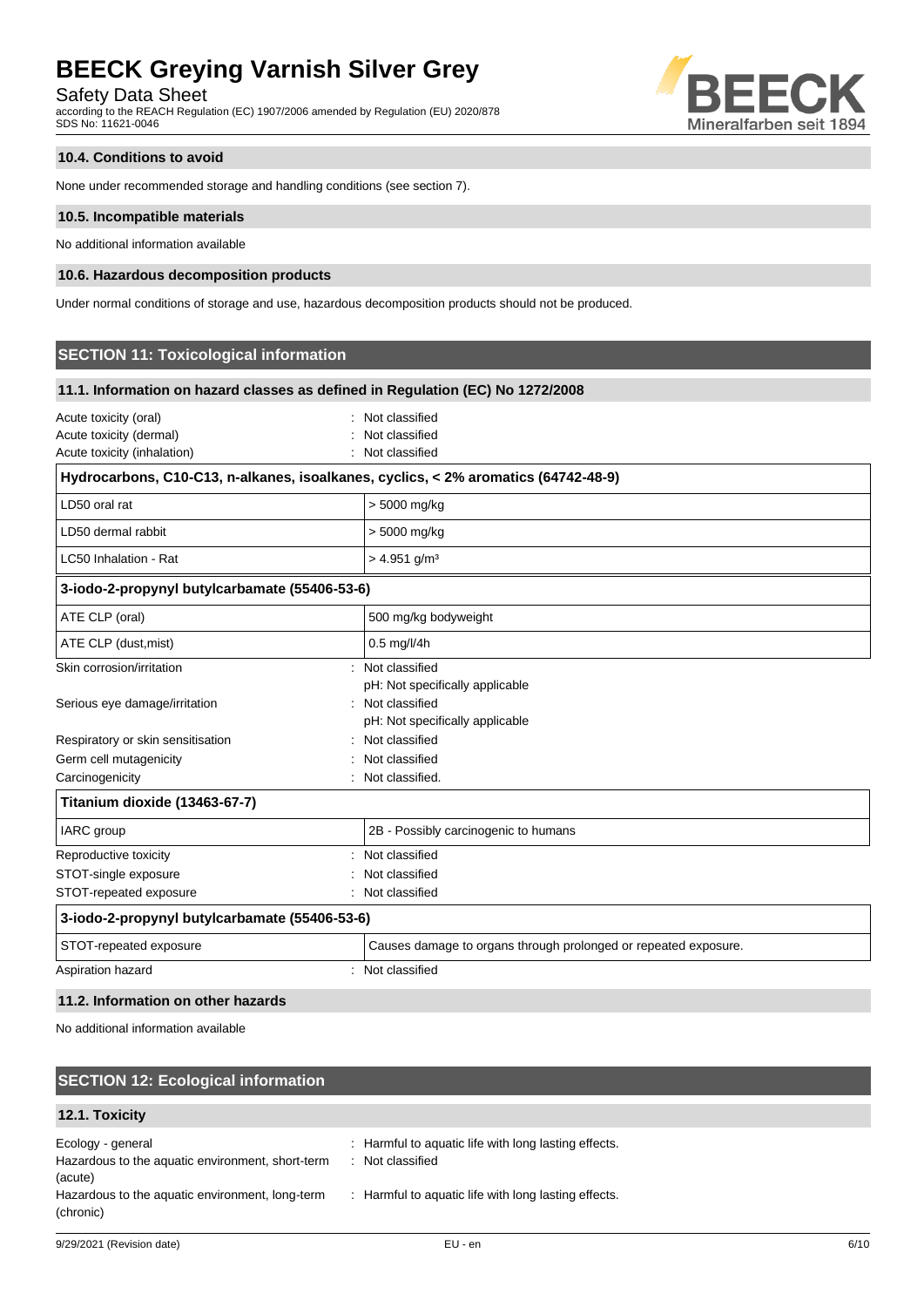Safety Data Sheet

according to the REACH Regulation (EC) 1907/2006 amended by Regulation (EU) 2020/878 SDS No: 11621-0046



# **12.2. Persistence and degradability**

No additional information available

#### **12.3. Bioaccumulative potential**

No additional information available

#### **12.4. Mobility in soil**

No additional information available

## **12.5. Results of PBT and vPvB assessment**

No additional information available

# **12.6. Endocrine disrupting properties**

No additional information available

### **12.7. Other adverse effects**

No additional information available

## **SECTION 13: Disposal considerations**

#### **13.1. Waste treatment methods**

Waste treatment methods : Dispose of contents/container in accordance with licensed collector's sorting instructions. European List of Waste (LoW) code : 08 01 12 - waste paint and varnish other than those mentioned in 08 01 11

# **SECTION 14: Transport information**

| <b>ADR</b>                             | <b>IMDG</b>   | <b>IATA</b>   | <b>ADN</b>    | <b>RID</b>    |
|----------------------------------------|---------------|---------------|---------------|---------------|
| 14.1. UN number or ID number           |               |               |               |               |
| Not regulated                          | Not regulated | Not regulated | Not regulated | Not regulated |
| 14.2. UN proper shipping name          |               |               |               |               |
| Not regulated                          | Not regulated | Not regulated | Not regulated | Not regulated |
| 14.3. Transport hazard class(es)       |               |               |               |               |
| Not regulated                          | Not regulated | Not regulated | Not regulated | Not regulated |
| 14.4. Packing group                    |               |               |               |               |
| Not regulated                          | Not regulated | Not regulated | Not regulated | Not regulated |
| 14.5. Environmental hazards            |               |               |               |               |
| Not regulated                          | Not regulated | Not regulated | Not regulated | Not regulated |
| No supplementary information available |               |               |               |               |

# **14.6. Special precautions for user**

## **Overland transport**

Not regulated

#### **Transport by sea**

Not regulated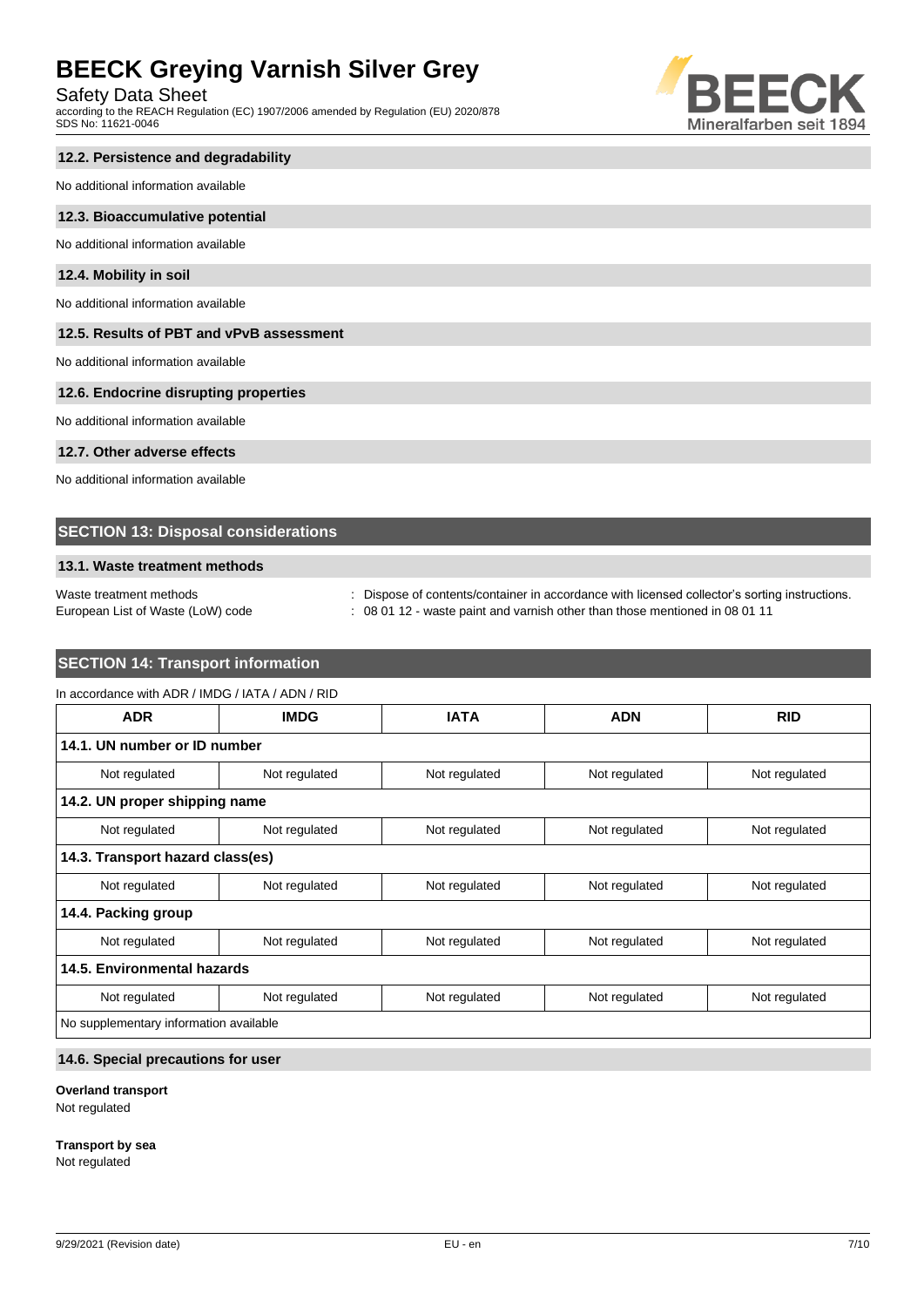Safety Data Sheet

according to the REACH Regulation (EC) 1907/2006 amended by Regulation (EU) 2020/878 SDS No: 11621-0046



**Air transport** Not regulated

#### **Inland waterway transport**

Not regulated

### **Rail transport**

Not regulated

# **14.7. Maritime transport in bulk according to IMO instruments**

Not applicable

# **SECTION 15: Regulatory information**

#### **15.1. Safety, health and environmental regulations/legislation specific for the substance or mixture**

#### **15.1.1. EU-Regulations**

Contains no REACH substances with Annex XVII restrictions

Contains no substance on the REACH candidate list

Contains no REACH Annex XIV substances

Contains no substance subject to Regulation (EU) No 649/2012 of the European Parliament and of the Council of 4 July 2012 concerning the export and import of hazardous chemicals.

Contains no substance subject to Regulation (EU) No 2019/1021 of the European Parliament and of the Council of 20 June 2019 on persistent organic pollutants

Contains no substance subject to Regulation (EU) 2019/1148 of the European Parliament and of the Council of 20 June 2019 on the marketing and use of explosives precursors.

VOC content : ≤ 400 g/l

#### **15.1.2. National regulations**

No additional information available

### **15.2. Chemical safety assessment**

No chemical safety assessment has been carried out

# **SECTION 16: Other information**

| Abbreviations and acronyms: |                                                                                                 |  |
|-----------------------------|-------------------------------------------------------------------------------------------------|--|
| <b>ADN</b>                  | European Agreement concerning the International Carriage of Dangerous Goods by Inland Waterways |  |
| <b>ADR</b>                  | European Agreement concerning the International Carriage of Dangerous Goods by Road             |  |
| ATE                         | <b>Acute Toxicity Estimate</b>                                                                  |  |
| <b>BCF</b>                  | <b>Bioconcentration factor</b>                                                                  |  |
| <b>BLV</b>                  | Biological limit value                                                                          |  |
| <b>BOD</b>                  | Biochemical oxygen demand (BOD)                                                                 |  |
| COD                         | Chemical oxygen demand (COD)                                                                    |  |
| <b>DMEL</b>                 | Derived Minimal Effect level                                                                    |  |
| <b>DNEL</b>                 | Derived-No Effect Level                                                                         |  |
| EC-No.                      | European Community number                                                                       |  |
| <b>EC50</b>                 | Median effective concentration                                                                  |  |
| EN                          | European Standard                                                                               |  |
| <b>IARC</b>                 | International Agency for Research on Cancer                                                     |  |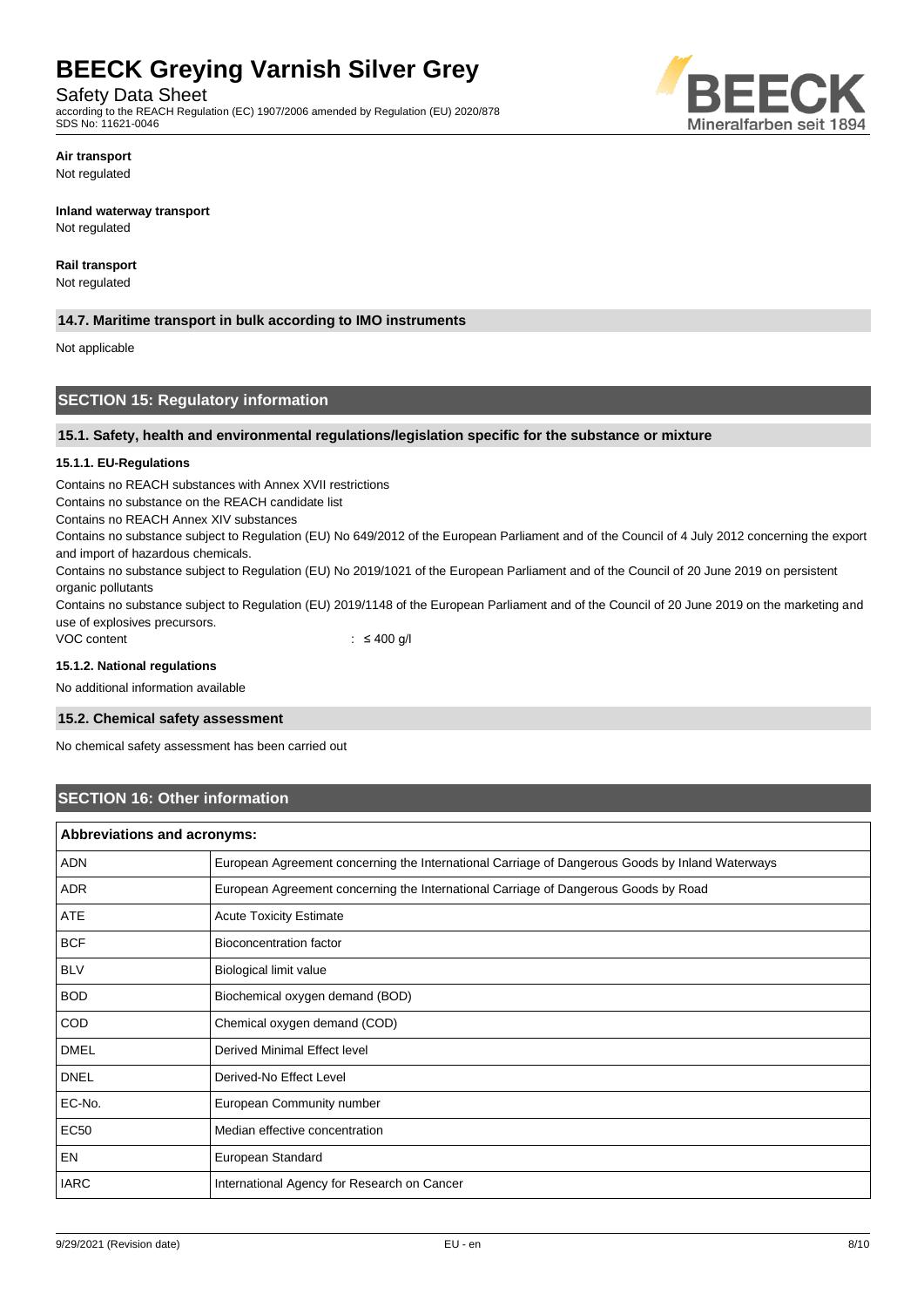Safety Data Sheet

according to the REACH Regulation (EC) 1907/2006 amended by Regulation (EU) 2020/878 SDS No: 11621-0046



| <b>Abbreviations and acronyms:</b> |                                                                                                     |  |
|------------------------------------|-----------------------------------------------------------------------------------------------------|--|
| <b>IATA</b>                        | International Air Transport Association                                                             |  |
| <b>IMDG</b>                        | International Maritime Dangerous Goods                                                              |  |
| <b>LC50</b>                        | Median lethal concentration                                                                         |  |
| LD50                               | Median lethal dose                                                                                  |  |
| LOAEL                              | Lowest Observed Adverse Effect Level                                                                |  |
| <b>NOAEC</b>                       | No-Observed Adverse Effect Concentration                                                            |  |
| <b>NOAEL</b>                       | No-Observed Adverse Effect Level                                                                    |  |
| <b>NOEC</b>                        | No-Observed Effect Concentration                                                                    |  |
| OECD                               | Organisation for Economic Co-operation and Development                                              |  |
| <b>OEL</b>                         | Occupational Exposure Limit                                                                         |  |
| PBT                                | <b>Persistent Bioaccumulative Toxic</b>                                                             |  |
| <b>PNEC</b>                        | <b>Predicted No-Effect Concentration</b>                                                            |  |
| <b>RID</b>                         | Regulations concerning the International Carriage of Dangerous Goods by Rail                        |  |
| <b>SDS</b>                         | Safety Data Sheet                                                                                   |  |
| <b>STP</b>                         | Sewage treatment plant                                                                              |  |
| ThOD                               | Theoretical oxygen demand (ThOD)                                                                    |  |
| <b>TLM</b>                         | Median Tolerance Limit                                                                              |  |
| <b>VOC</b>                         | Volatile Organic Compounds                                                                          |  |
| CAS-No.                            | <b>Chemical Abstract Service number</b>                                                             |  |
| N.O.S.                             | Not Otherwise Specified                                                                             |  |
| vPvB                               | Very Persistent and Very Bioaccumulative                                                            |  |
| ED                                 | Endocrine disrupting properties                                                                     |  |
| <b>DOT</b>                         | Department of Transport                                                                             |  |
| <b>TDG</b>                         | <b>Transportation of Dangerous Goods</b>                                                            |  |
| <b>REACH</b>                       | Registration, Evaluation, Authorisation and Restriction of Chemicals Regulation (EC) No 1907/2006   |  |
| <b>GHS</b>                         | Globally Harmonized System of Classification, Labelling and Packaging of Chemicals                  |  |
| CAS                                | CAS (Chemical Abstracts Service) number                                                             |  |
| <b>IBC-Code</b>                    | International Code for the Construction and Equipment of Ships carrying Dangerous Chemicals in Bulk |  |
| <b>CLP</b>                         | Classification Labelling Packaging Regulation; Regulation (EC) No 1272/2008                         |  |
| MARPOL 73/78                       | MARPOL 73/78: International Convention for the Prevention of Pollution From Ships                   |  |
| ADG                                | Transport of Australian Dangerous Goods                                                             |  |

Other information **interest in the regular** : Data of sections 4 to 8, as well as 10 to 12, do partly not refer to the use and the regular employing of the product (in this sense consult information on use and on product), but to liberation of major amounts in case of accidents and irregularities. The information describes exclusively the safety requirements for the product(s) and is based on the present level of our knowledge. The delivery specifications are contained in the corresponding product sheet. This data does not constitute a guarantee for the characteristics of the product(s) as defined by the legal warranty regulations.